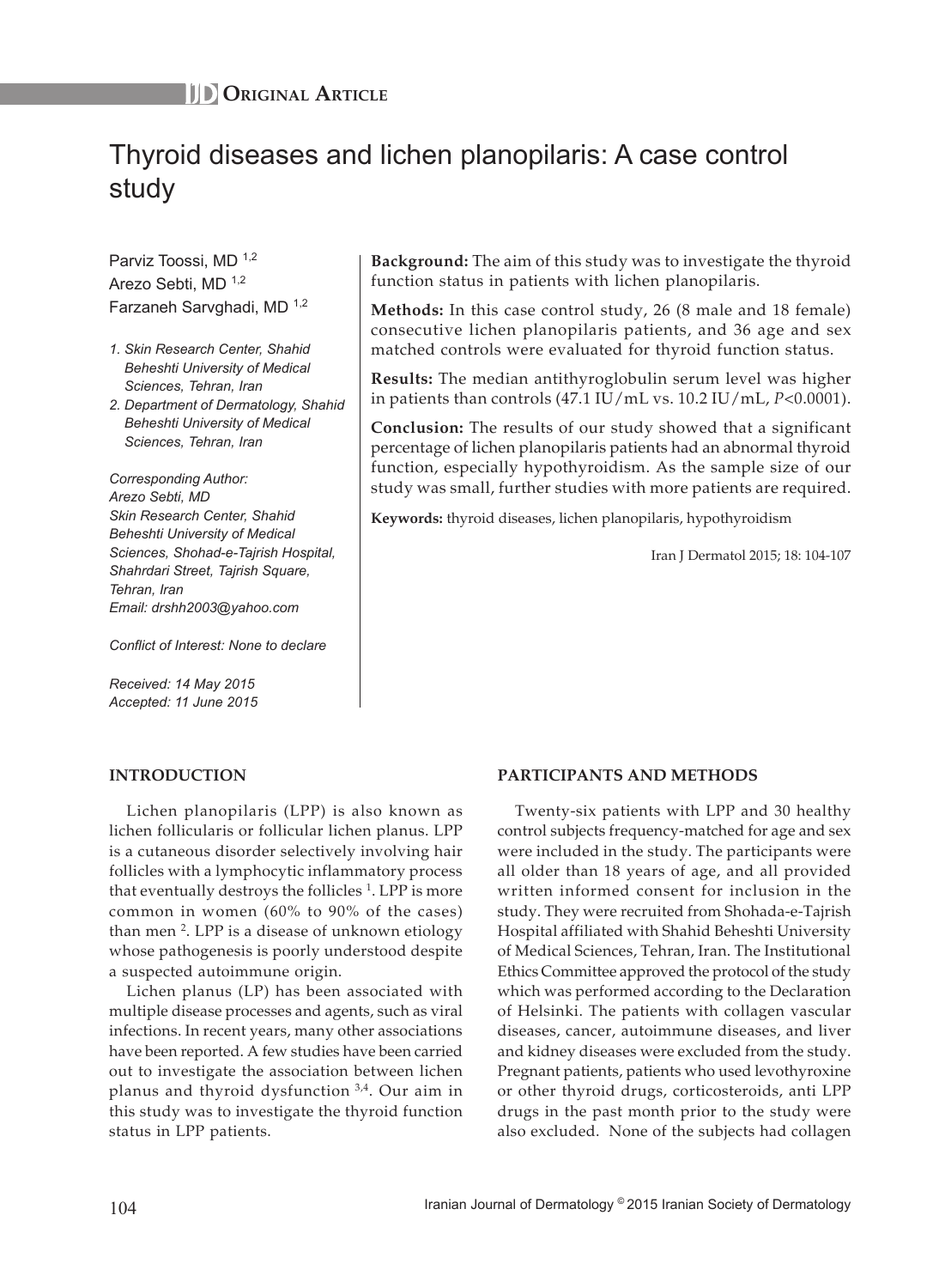vascular diseases, LPP, cancer, autoimmune diseases, and liver and kidney diseases.

In both groups, venous blood samples were drawn after a 12-hour fast. Then, the thyroid function was assessed through measuring the levels of thyroxine (T4), triiodothyronine (T3), thyroidstimulating hormone (TSH), antithyroglobulin (anti TG) and antithyroid peroxidase (TPO) Using the ELISA method (Parsazmun, Tehran, Iran).

Continuous variables are reported as mean ± SD or as median with total and interquartile ranges (25<sup>th</sup>-75<sup>th</sup> percentiles). Categorical data are expressed as number (percentage). The normality assumption of the continuous variables was examined using the Shapiro-Wilk's W-test. For continuous variables with skewed distributions, non-parametric statistical methods were applied. In this study, the non-parametric Mann-Whitney *U* test was used to compare the serum levels of patients and healthy controls. Chi-square test and Fisher's exact test, wherever appropriate, were employed for data analysis. The Spearman's correlation test was used to evaluate the association between

laboratory findings and the duration of the disease. All statistical analyses were performed using the statistical software JMP, Version 7 (SAS Institute Inc., Cary, NC, 1989-2007). Two-sided P-values less than 0.05 were considered statistically significant.

# **RESULTS**

Twenty-six patients with LPP (18 female and eight male) and 30 age- and sex-frequency matched healthy controls were enrolled in this study. Baseline characteristics of the study participants are described in Table 1.

The median serum concentration of anti TG was significantly higher in patients with LPP in comparison with healthy controls (*P*<0.0001, Table 2). Anti TG was positive in five patients with LPP (19.2%) and none of the healthy controls, with a statistical significant difference between the two groups (*P*=0.03, Table 2). No significant difference was observed in the serum levels of T3, T4, TSH, and anti TPO between the two groups (Table 2). All subjects had normal levels of serum

**Table 1.** Baseline demographic and clinical characteristics of patients with lichen planopilaris and healthy controls

|                                     | <b>Patients with LPP</b><br>$(n=26)$ | <b>Healthy controls</b><br>$(n=30)$ | P    |
|-------------------------------------|--------------------------------------|-------------------------------------|------|
| Gender                              |                                      |                                     |      |
| Female                              | 18 (69.2%)                           | 21 (70%)                            | 1.00 |
| Male                                | $8(30.8\%)$                          | $9(30\%)$                           |      |
| Age, years                          |                                      |                                     |      |
| Mean±SD                             | $52.5 \pm 11.7$                      | 54.5±11.9                           | 0.51 |
| Positive history of thyroid disease | 6(23%)                               |                                     |      |
| Duration of LPP, years              |                                      |                                     |      |
| Median (range)                      | $1.75(0.6-15)$                       |                                     |      |
| Type of LPP                         |                                      |                                     |      |
| Scalp                               | 25 (96.2%)                           |                                     |      |
| Genitalia                           | $1(3.8\%)$                           |                                     |      |
| Type of lichen planus               |                                      |                                     |      |
| Oral                                | 4 (15.4%)                            |                                     |      |
| Nail                                | 3(11.5%)                             |                                     |      |
| Skin                                | $4(15.4\%)$                          |                                     |      |
| Type of LPP of scalp                |                                      |                                     |      |
| <b>Diffuse</b>                      | $5(19.2\%)$                          |                                     |      |
| Frontal fibrosing alopecia          | 8 (30.8%)                            |                                     |      |
| Vertex                              | 8 (30.8%)                            |                                     |      |
| Temporal                            | 8 (30.8%)                            |                                     |      |
| Parietal                            | $5(19.2\%)$                          |                                     |      |
| Occipital                           | 2(7.7%)                              |                                     |      |
| Disease activity status             |                                      |                                     |      |
| Active                              | 16 (61.5%)                           |                                     |      |
| Inactive                            | 10 (38.5%)                           |                                     |      |

Values are no. (%) unless otherwise noted.LPP: lichen planopilaris.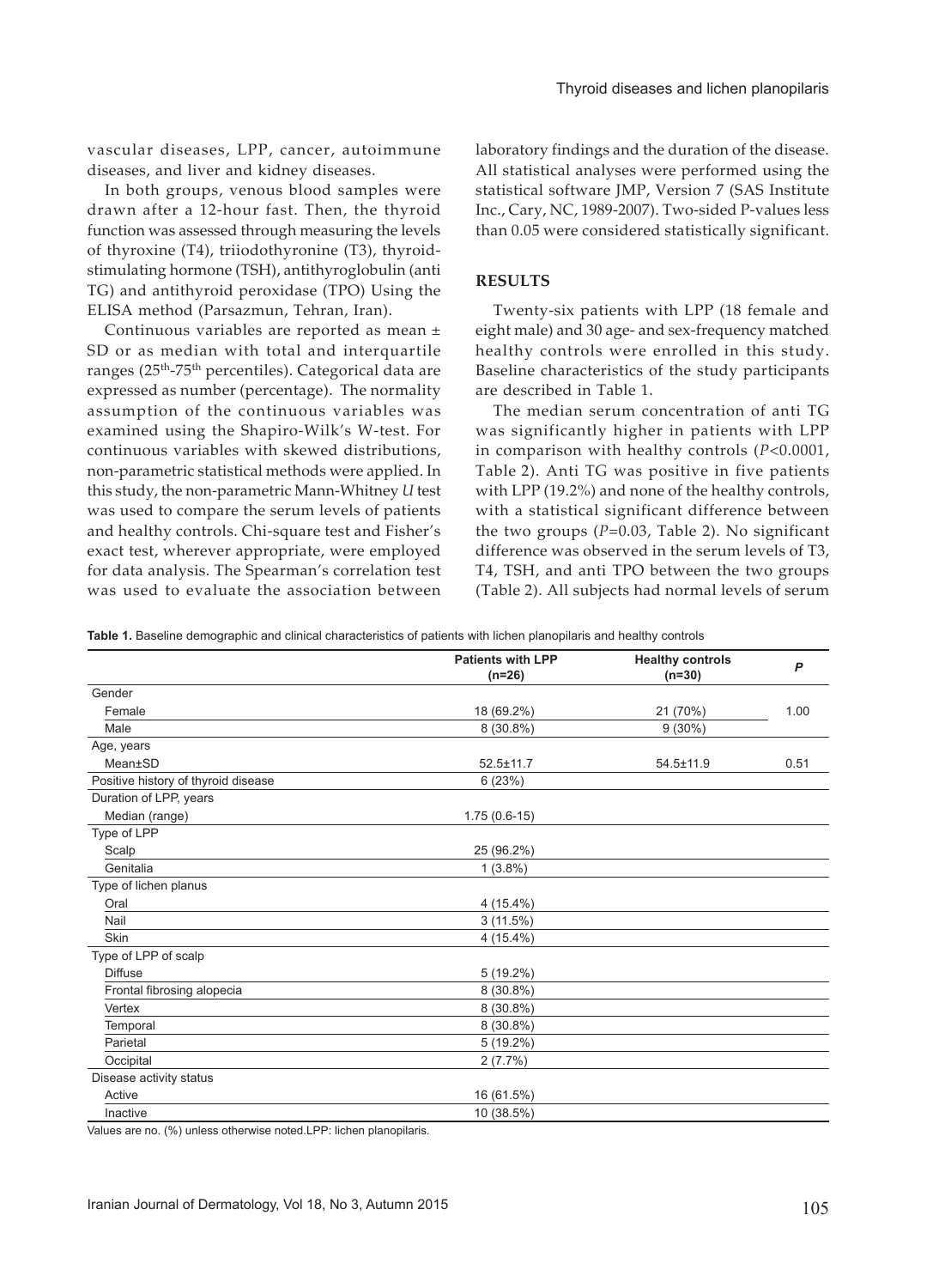|                              | <b>Patients with LPP</b><br>$(n=26)$ | <b>Healthy controls</b><br>$(n=30)$ | P       |
|------------------------------|--------------------------------------|-------------------------------------|---------|
| $T3$ , ng/mL                 | $1.30(0.7-1.9)$ ; $(1.18-1.40)$      | $1.35(0.9-1.6)$ ; $(1.3-1.5)$       | 0.20    |
| T4, micg/dL (Mean±SD)        | $8.40 \pm 1.56$                      | $8.69 \pm 1.04$                     | 0.42    |
| TSH, MIU/L                   | 1.82 (0.32-29.6); (0.87-6.70)        | $1.65(0.4-5.2)$ ; $(1.02-2.21)$     | 0.46    |
| Anti TG, IU/mL               | 47.1 (11.2-1915); (30.6-104.4)       | 10.2 (0.1-177.4); (0.28-33.53)      | < 0.001 |
| Anti TG categories, IU/mL    |                                      |                                     |         |
| Normal (<120)                | 20 (76.9%)                           | 28 (93.3%)                          |         |
| Equivocal range (120 to 180) | $1(3.9\%)$                           | 2(6.7%)                             | 0.03    |
| Positive (>180)              | $5(19.2\%)$                          | $0(0\%)$                            |         |
| Anti TPO, umol/L             | $1.65(0.1-712)$ ; $(1-26.5)$         | 1.45 (0.1-158.4); (0.1-12.02)       | 0.12    |
| Anti TPO categories, umol/L  |                                      |                                     |         |
| Negative $(40)$              | 21 (80.8%)                           | 28 (93.3%)                          |         |
| Borderline (40-60)           | $0(0\%)$                             | $0(0\%)$                            | 0.23    |
| Positive (>60)               | $5(19.2\%)$                          | 2(6.7%)                             |         |
|                              |                                      |                                     |         |

**Table 2.** Laboratory results of patients with LPP and healthy controls.

Data are expressed as median (range); IQR or no.(%) unless otherwise stated. LPP: lichen planopilaris, IQR: Interquartile range (25th-75th percentiles)

T3 and T4. Positive results of anti TPO were found in five patients (19.2%) and two controls (6.7%). The status of the abnormal levels of serum anti TPO was similar between the two groups (*P*=0.23).

Thyroid disease was observed in 11 patients (42.3%) and 2 healthy controls (6.7%). Thyroid disease was significantly more frequent in patients than controls (*P*=0.003). Hypothyroid conditions were present in seven patients (26.9%) and none of the healthy controls with a significant difference between the two groups (*P*=0.003, Table 2). No significant association was observed between the disease activity status and serum levels of T3, T4, TSH, anti TG, and anti TPO (Table 3). Seven out of 16 patients with an active disease status (43.8%) and four out of 10 patients with an inactive disease status had thyroid disease (*P*=1). The duration of the disease was not significantly associated with T3 (*rs*=-0.1, *P*=0.62), T4 (*rs*=-0.07, *P*=0.75), TSH (*rs*=-0.04, *P*=0.86), anti TPO (*rs*=0.22, *P*=0.27), and anti TG ( $r_s$ =-0.22, P=0.28).

#### **DISCUSSION**

Lichen planus is a chronic inflammatory condition affecting the mucocutaneous surfaces  $1.5$ .

**Table 3.** Laboratory results of patients with LPPaccording to their disease activity status.

|                              | <b>Active</b><br>$(n=16)$       | <b>Inactive</b><br>$(n=10)$      | P    |
|------------------------------|---------------------------------|----------------------------------|------|
| $T3$ , ng/mL                 | $1.30(0.7-1.8)$ ; $(1.15-1.48)$ | $1.30(1.1-1.9)$ ; $(1.18-1.30)$  | 0.50 |
| T4, micg/dL                  | 8.75 (5.7-11.7); (7.83-9.22)    | 7.65 (6-12); (7.18-8.12)         | 0.06 |
| TSH, MIU/L                   | 2.37 (0.49-29.6); (1.13-9.95)   | 1.08 (0.32-11.08); (0.42-4.98)   | 0.13 |
| TSH categories, MIU/L        |                                 |                                  |      |
| Anti TG, IU/mL               | 47.1 (11.2-487.4); (30-95.65)   | 50.65 (16.8-1915); (32.88-451.5) | 0.53 |
| Anti TG categories, IU/mL    |                                 |                                  |      |
| Normal (<120)                | 13 (81.25%)                     | 7(70%)                           |      |
| Equivocal range (120 to 180) | 1(6.25%)                        | $0(0\%)$                         | 0.60 |
| Positive (>180)              | $2(12.5\%)$                     | $3(30\%)$                        |      |
| Anti TPO, umol/L             | $1.30(0.1-712)$ ; $(1-11.78)$   | 11.75 (0.1-635.1); (1-143.15)    | 0.30 |
| Anti TPO categories, umol/L  |                                 |                                  |      |
| Negative $($ <40)            | 13 (81.2%)                      | $8(80\%)$                        |      |
| Borderline (40-60)           | $0(0\%)$                        | $0(0\%)$                         | 1.00 |
| Positive (>60)               | $3(18.8\%)$                     | 2(20%)                           |      |

Data are expressed as median (range); IQR or no.(%) unless otherwise stated. LPP: lichen planopilaris, IQR: Interquartile range (25th-75th percentiles)